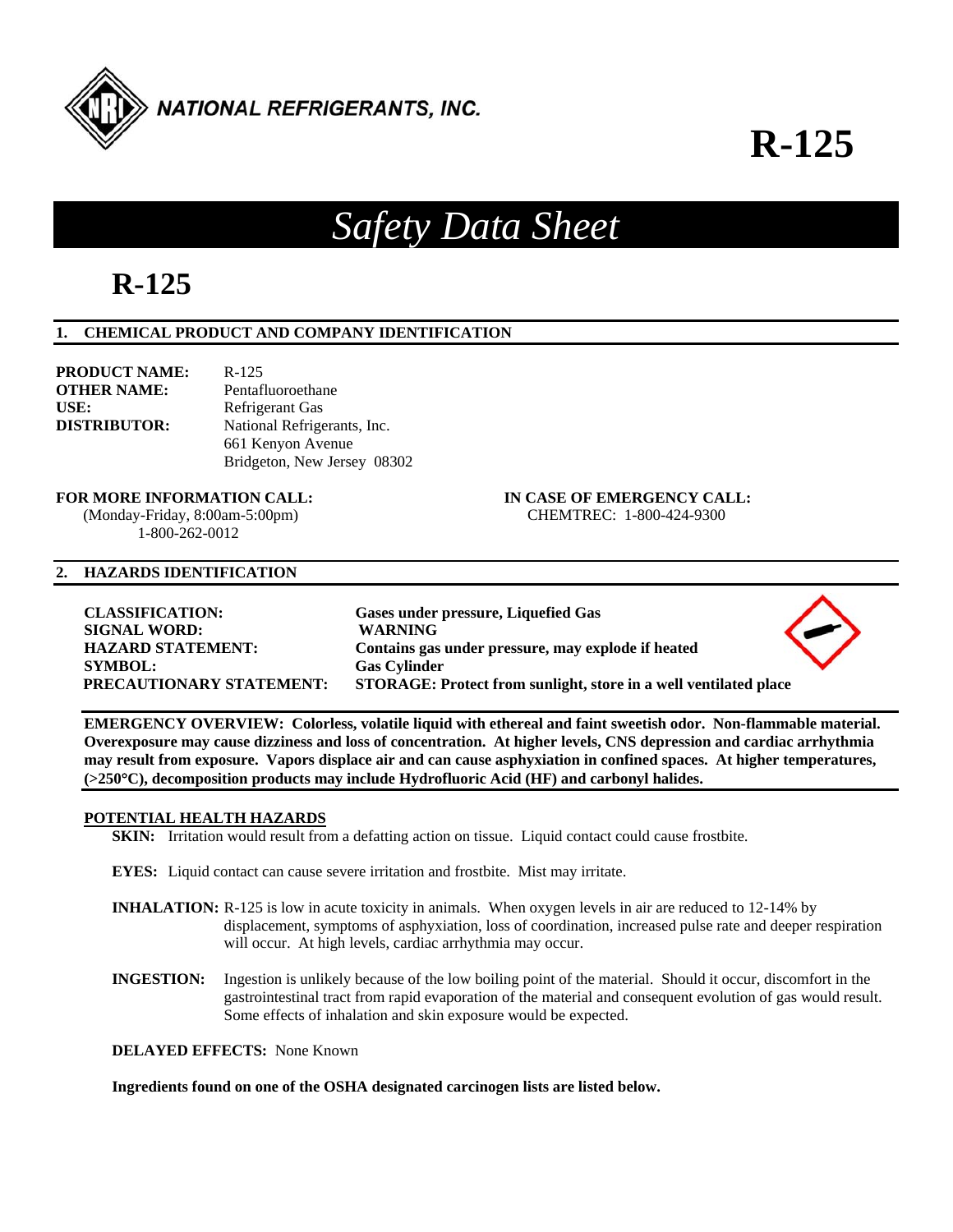

## **R-125**

| <b>INGREDIENT NAME</b><br>No ingredients listed in this section                                                      | <b>NTP STATUS</b>             | <b>IARC STATUS</b> | <b>OSHA LIST</b> |
|----------------------------------------------------------------------------------------------------------------------|-------------------------------|--------------------|------------------|
| <b>COMPOSITION / INFORMATION ON INGREDIENTS</b><br><b>3.</b>                                                         |                               |                    |                  |
| <b>INGREDIENT NAME</b><br>Pentafluoroethane                                                                          | <b>CAS NUMBER</b><br>354-33-6 | WEIGHT %<br>100    |                  |
| <b>COMMON NAME and SYNONYMS</b><br>R-125; HFC125                                                                     |                               |                    |                  |
| There are no impurities or stabilizers that contribute to the classification of the material identified in Section 2 |                               |                    |                  |

**4. FIRST AID MEASURES** 

.

- **SKIN:** Promptly flush skin with water until all chemical is removed. If there is evidence of frostbite, bathe (do not rub) with lukewarm (not hot) water. If water is not available, cover with a clean, soft cloth or similar covering. Get medical attention if symptoms persist.
- **EYES:** Immediately flush eyes with large amounts of water for at least 15 minutes (in case of frostbite, water should be lukewarm, not hot) lifting eyelids occasionally to facilitate irrigation. Get medical attention if symptoms persist.
- **INHALATION:** Immediately remove patient to fresh air. If breathing has stopped, give artificial respiration. Use oxygen as required, provided a qualified operator is available. Get medical attention immediately. DO NOT give epinephrine (adrenaline).
- **INGESTION:** Ingestion is unlikely because of the physical properties and is not expected to be hazardous. DO NOT induce vomiting unless instructed to do so by a physician.
- **ADVICE TO PHYSICIAN:** Because of the possible disturbances of cardiac rhythm, catecholamine drugs, such as epinephrine, should be used with special caution and only in situations of emergency life support. Treatment of overexposure should be directed at the control of symptoms and the clinical conditions.

#### **5. FIRE FIGHTING MEASURES**

### **FLAMMABLE PROPERTIES**

**FLASH POINT:** Gas, not applicable per DOT regulations **FLASH POINT METHOD:** Not applicable **AUTOIGNITION TEMPERATURE:** >750°C **UPPER FLAME LIMIT (volume % in air):** None\* **LOWER FLAME LIMIT (volume % in air):** None\*

**FLAME PROPAGATION RATE (solids):** Not applicable **OSHA FLAMMABILITY CLASS:** Not applicable

\*Based on ASHRAE Standard 34 with match ignition

#### **EXTINGUISHING MEDIA:**

 Use any standard agent – choose the one most appropriate for type of surrounding fire (material itself is not flammable) **UNUSUAL FIRE AND EXPLOSION HAZARDS:** 

**\_\_\_\_\_\_\_\_\_\_\_\_\_\_\_\_\_\_\_\_\_\_\_\_\_\_\_\_\_\_\_\_\_\_\_\_\_\_\_\_\_\_\_\_\_\_\_\_\_\_\_\_\_\_\_\_\_\_\_\_\_\_\_\_\_\_\_\_\_\_\_\_\_\_\_\_\_\_\_\_\_\_\_\_\_\_\_\_\_\_\_\_\_\_\_\_\_\_\_\_\_\_\_\_\_\_\_\_**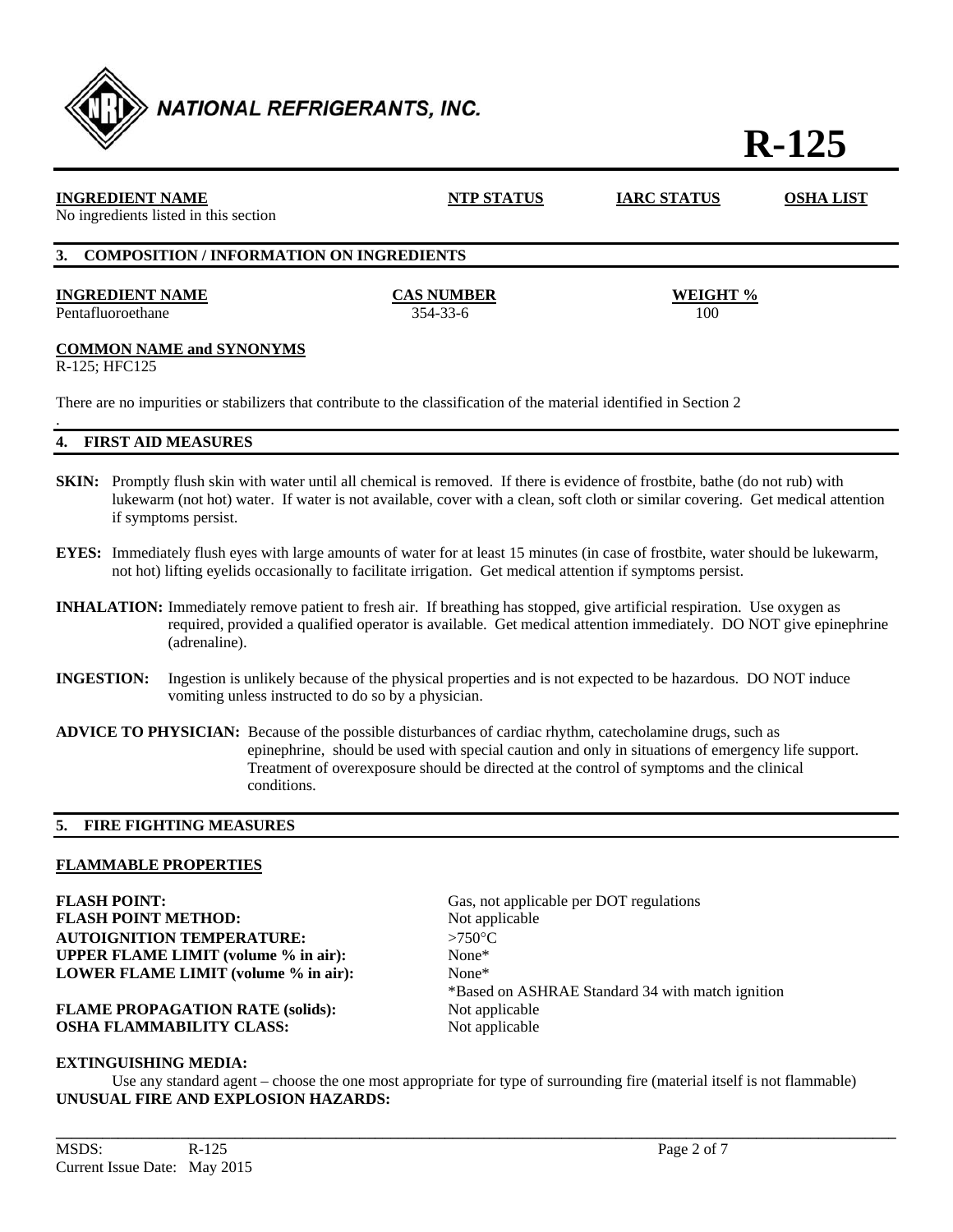

 R-125 is not flammable at ambient temperatures and atmospheric pressure. However, this material will become combustible when mixed with air under pressure and exposed to strong ignition sources.

Contact with certain reactive metals may result in formation of explosive or exothermic reactions under specific conditions (e.g. very high temperatures and/or appropriate pressures).

#### **SPECIAL FIRE FIGHTING PRECAUTIONS/INSTRUCTIONS**:

 Firefighters should wear self-contained, NIOSH-approved breathing apparatus for protection against possible toxic decomposition products. Proper eye and skin protection should be provided. Use water spray to keep fire-exposed containers cool.

#### **6. ACCIDENTAL RELEASE MEASURES**

**IN CASE OF SPILL OR OTHER RELEASE:** (Always wear recommended personal protective equipment.) Evacuate unprotected personnel. Product dissipates upon release. Protected personnel should remove ignition sources and shut off leak, if without risk, and provide ventilation. Unprotected personnel should not return to the affected area until air has been tested and determined safe, including low-lying areas.

#### **Spills and releases may have to be reported to Federal and/or local authorities. See Section 15 regarding reporting requirements.**

#### **7. HANDLING AND STORAGE**

**NORMAL HANDLING:** (Always wear recommended personal protective equipment.) Avoid breathing vapors and liquid contact with eyes, skin or clothing. Do not puncture or drop cylinders, expose them to open flame or excessive heat. Use authorized cylinders only. Follow standard safety precautions for handling and use of compressed gas cylinders.

R-125 should not be mixed with air above atmospheric pressure for leak testing or any other purpose.

#### **STORAGE RECOMMENDATIONS:**

 Store in a cool, well-ventilated area of low fire risk and out of direct sunlight. Protect cylinder and its fittings from physical damage. Storage in subsurface locations should be avoided. Close valve tightly after use and when empty.

#### **INCOMPATABILITES:**

Freshly abraded aluminum surfaces at specific temperatures and pressures may cause a strong exothermic reaction. Chemically reactive metals: potassium, calcium, powdered aluminum, magnesium, and zinc

#### **8. EXPOSURE CONTROLS / PERSONAL PROTECTION**

#### **ENGINEERING CONTROLS:**

 Provide local ventilation at filling zones and areas where leakage is probable. Mechanical (general) ventilation may be adequate for other operating and storage areas.

**\_\_\_\_\_\_\_\_\_\_\_\_\_\_\_\_\_\_\_\_\_\_\_\_\_\_\_\_\_\_\_\_\_\_\_\_\_\_\_\_\_\_\_\_\_\_\_\_\_\_\_\_\_\_\_\_\_\_\_\_\_\_\_\_\_\_\_\_\_\_\_\_\_\_\_\_\_\_\_\_\_\_\_\_\_\_\_\_\_\_\_\_\_\_\_\_\_\_\_\_\_\_\_\_\_\_\_\_** 

#### **PERSONAL PROTECTIVE EQUIPMENT**

#### **SKIN PROTECTION:**

 Skin contact with refrigerant may cause frostbite. General work clothing and gloves (leather) should provide adequate protection. If prolonged contact with liquid or gas is anticipated, insulated gloves constructed of PVA, neoprene or butyl rubber should be used. Any contaminated clothing should be promptly removed and washed before reuse.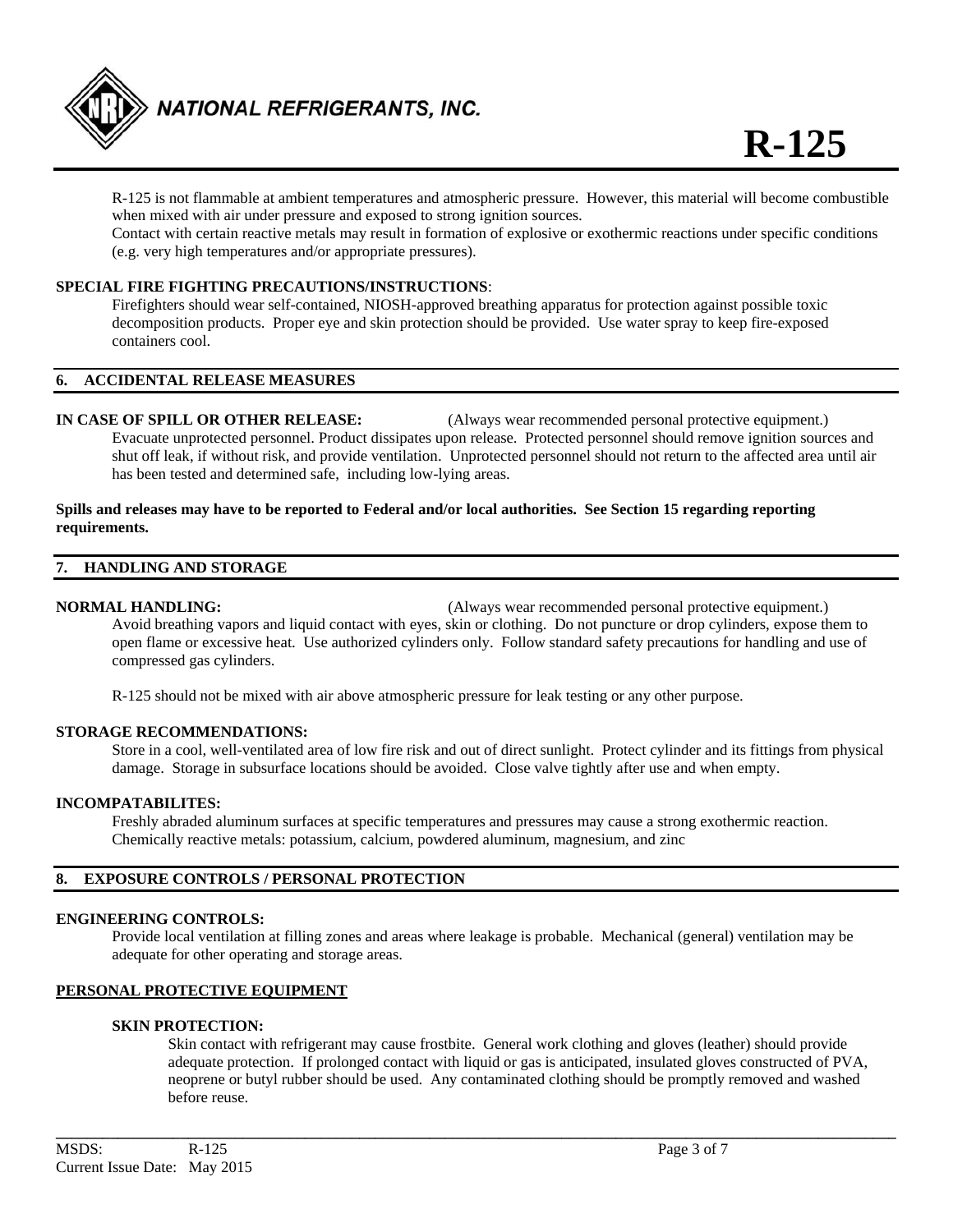

#### **EYE PROTECTION:**

For normal conditions, wear safety glasses. Where there is reasonable probability of liquid contact, wear chemical safety goggles.

#### **RESPIRATORY PROTECTION:**

 None generally required for adequately ventilated work situations. For accidental release or non-ventilated situations, or release into confined space, where the concentration may be above the PEL of 1,000 ppm, use a self contained, NIOSH approved breathing apparatus or supplied air respirator. For escape: use the former or a NIOSH approved gas mask with organic vapor canister.

#### **ADDITIONAL RECOMMENDATIONS:**

Where contact with liquid is likely, such as in a spill or leak, impervious boots and clothing should be worn. High dose-level warning signs are recommended for areas of principle exposure. Provide eyewash stations and quick drench shower facilities at convenient locations. For tank cleaning operations, see OSHA regulations, 29 CFR 1910.132 and 29 CFR 1910.133.

#### **EXPOSURE GUIDELINES**

| <b>INGREDIENT NAME</b> | GIH TLV | OSHA<br>PEL | OTHER LIMIT                |
|------------------------|---------|-------------|----------------------------|
| Pentatluoroethane      | None    | None        | (8hr)<br>TWA<br>$1000$ ppm |

= Workplace Environmental Exposure Level (AIHA)

#### **OTHER EXPOSURE LIMITS FOR POTENTIAL DECOMPOSITION PRODUCTS:**

Hydrogen Fluoride: ACGIH TLV = 2 ppm ceiling, 0.5ppm TLV-TWA

#### **9. PHYSICAL AND CHEMICAL PROPERTIES**

| <b>APPEARANCE:</b>                                                                                            | Clear, colorless liquid and vapor                                                                        |
|---------------------------------------------------------------------------------------------------------------|----------------------------------------------------------------------------------------------------------|
| <b>PHYSICAL STATE:</b>                                                                                        | Gas at ambient temperatures                                                                              |
| <b>MOLECULAR WEIGHT:</b>                                                                                      | 120                                                                                                      |
| <b>CHEMICAL FORMULA:</b>                                                                                      | CHF <sub>2</sub> CF <sub>3</sub>                                                                         |
| <b>ODOR:</b>                                                                                                  | Faint ethereal odor                                                                                      |
| <b>SPECIFIC GRAVITY</b> (water $= 1.0$ ):                                                                     | 1.21 @ 21.1 °C (70 °F)                                                                                   |
| <b>SOLUBILITY IN WATER (weight %):</b>                                                                        | Unknown                                                                                                  |
| $pH$ :                                                                                                        | Neutral                                                                                                  |
| <b>BOILING POINT:</b>                                                                                         | $-48.5$ °C ( $-55.4$ °F)                                                                                 |
| <b>FREEZING POINT:</b><br><b>VAPOR PRESSURE:</b><br>VAPOR DENSITY $(air = 1.0)$ :<br><b>EVAPORATION RATE:</b> | Not determined<br>180.4 psia @ 70°F<br>407.7 psia @ 130°F<br>4.2<br><b>COMPARED TO:</b> $CC14 = 1$<br>>1 |
| % VOLATILES:                                                                                                  | 100                                                                                                      |
| <b>ODOR THRESHHOLD:</b>                                                                                       | High                                                                                                     |
| <b>FLAMMABILITY:</b>                                                                                          | Not applicable                                                                                           |
| <b>LEL/UEL:</b>                                                                                               | None/None                                                                                                |
| <b>RELATIVE DENSITY:</b>                                                                                      | 1.21 g/cm3 at $21.1 \text{ C}$                                                                           |
| <b>PARTITION COEFF (n-octanol/water)</b>                                                                      | Log Pow: 1.48. Note: This product is more soluble than octanol                                           |
| <b>AUTO IGNITION TEMP:</b>                                                                                    | Not Determined                                                                                           |
| <b>DECOMPOSITION TEMPERATURE:</b>                                                                             | $>250$ degrees C                                                                                         |
| <b>VISCOSITY:</b>                                                                                             | Not applicable                                                                                           |

**\_\_\_\_\_\_\_\_\_\_\_\_\_\_\_\_\_\_\_\_\_\_\_\_\_\_\_\_\_\_\_\_\_\_\_\_\_\_\_\_\_\_\_\_\_\_\_\_\_\_\_\_\_\_\_\_\_\_\_\_\_\_\_\_\_\_\_\_\_\_\_\_\_\_\_\_\_\_\_\_\_\_\_\_\_\_\_\_\_\_\_\_\_\_\_\_\_\_\_\_\_\_\_\_\_\_\_\_**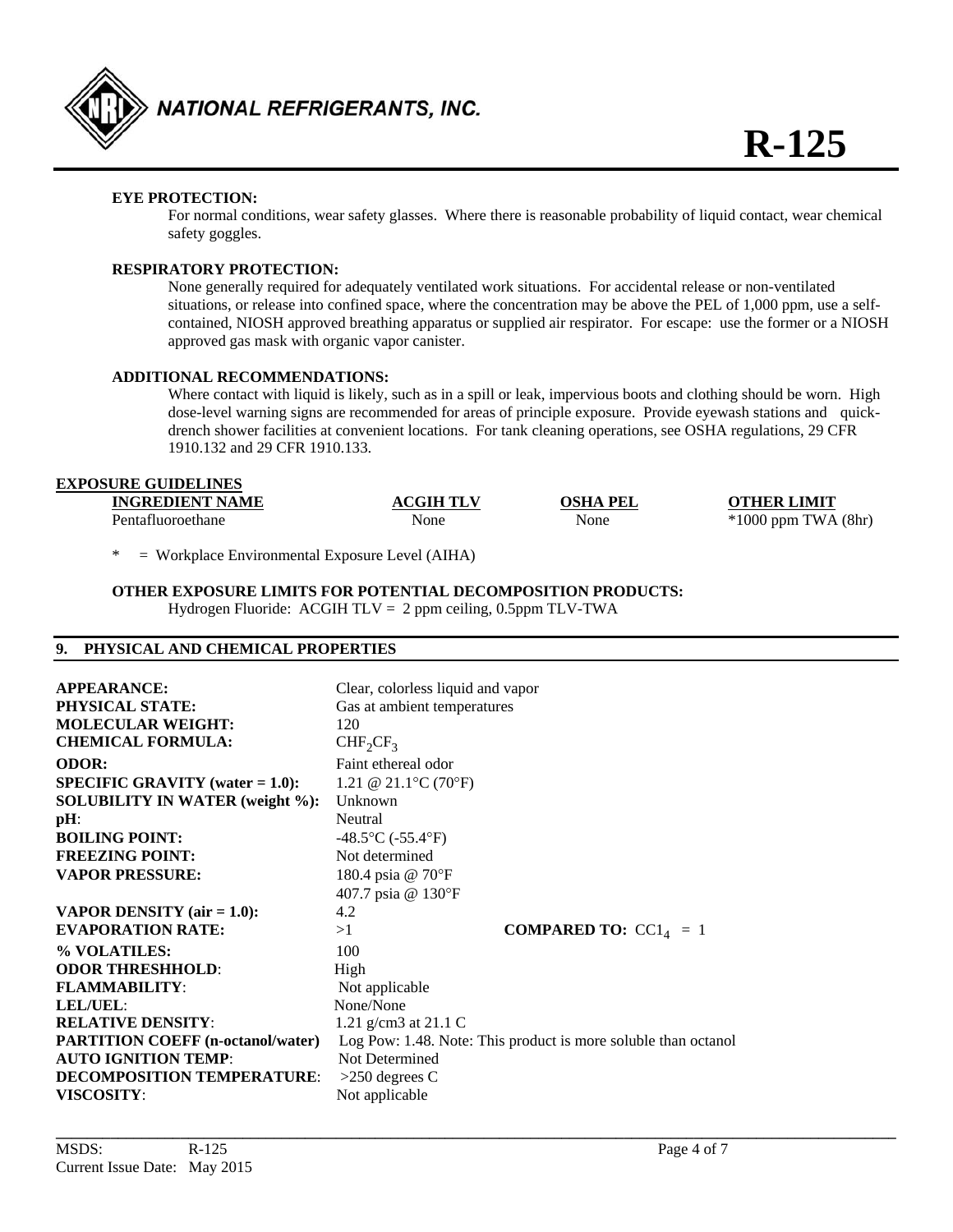

#### **FLASH POINT:** Not applicable

(Flash point method and additional flammability data are found in Section 5.)

### **10. STABILITY AND REACTIVITY**

#### **NORMALLY STABLE: (CONDITIONS TO AVOID):**

The product is stable.

Do not mix with oxygen or air above atmospheric pressure. Any source of high temperatures, such as lighted cigarettes, flames, hot spots or welding may yield toxic and/or corrosive decomposition products.

#### **INCOMPATIBILITIES:**

 (Under specific conditions: e.g. very high temperatures and/or appropriate pressures) – Freshly abraded aluminum surfaces (may cause strong exothermic reaction). Chemically reactive metals: potassium, calcium, powdered aluminum, magnesium, and zinc.

#### **HAZARDOUS DECOMPOSITION PRODUCTS:**

Halogens, halogen acids and possibly carbonyl halides.

#### **HAZARDOUS POLYMERIZATION:**

Will not occur.

#### **11. TOXICOLOGICAL INFORMATION**

#### **IMMEDIATE (ACUTE) EFFECTS:**

 $LC_{50}$ : Inhalation 4 hr. (rat) - > 800,000 ppm / Cardiac Sensitization threshold (dog) 75,000 ppm

#### **DELAYED (SUBCHRONIC AND CHRONIC) EFFECTS:**

 Teratogenic NOEL (rat and rabbit) – 50,000 ppm Subchronic inhalation (rat) NOEL  $-\geq$  50,000 ppm Chronic  $NOEL - 10,000$  ppm

#### **OTHER DATA:**

Not active in four genetic studies

#### **REPEATED DOSE TOXICITY:**

Lifetime inhalation exposure of male rats was associated with a small increase in salivary gland fibrosarcomas.

#### **POTENTIAL HEALTH HAZARDS**

- **SKIN:** Irritation would result from a defatting action on tissue. Liquid contact could cause frostbite.
- **EYES:** Liquid contact can cause severe irritation and frostbite. Mist may irritate.
- **INHALATION:** R-125 is low in acute toxicity in animals. When oxygen levels in air are reduced to 12-14% by displacement, symptoms of asphyxiation, loss of coordination, increased pulse rate and deeper respiration will occur. At high levels, cardiac arrhythmia may occur.
- **INGESTION:** Ingestion is unlikely because of the low boiling point of the material. Should it occur, discomfort in the gastrointestinal tract from rapid evaporation of the material and consequent evolution of gas would result. Some effects of inhalation and skin exposure would be expected.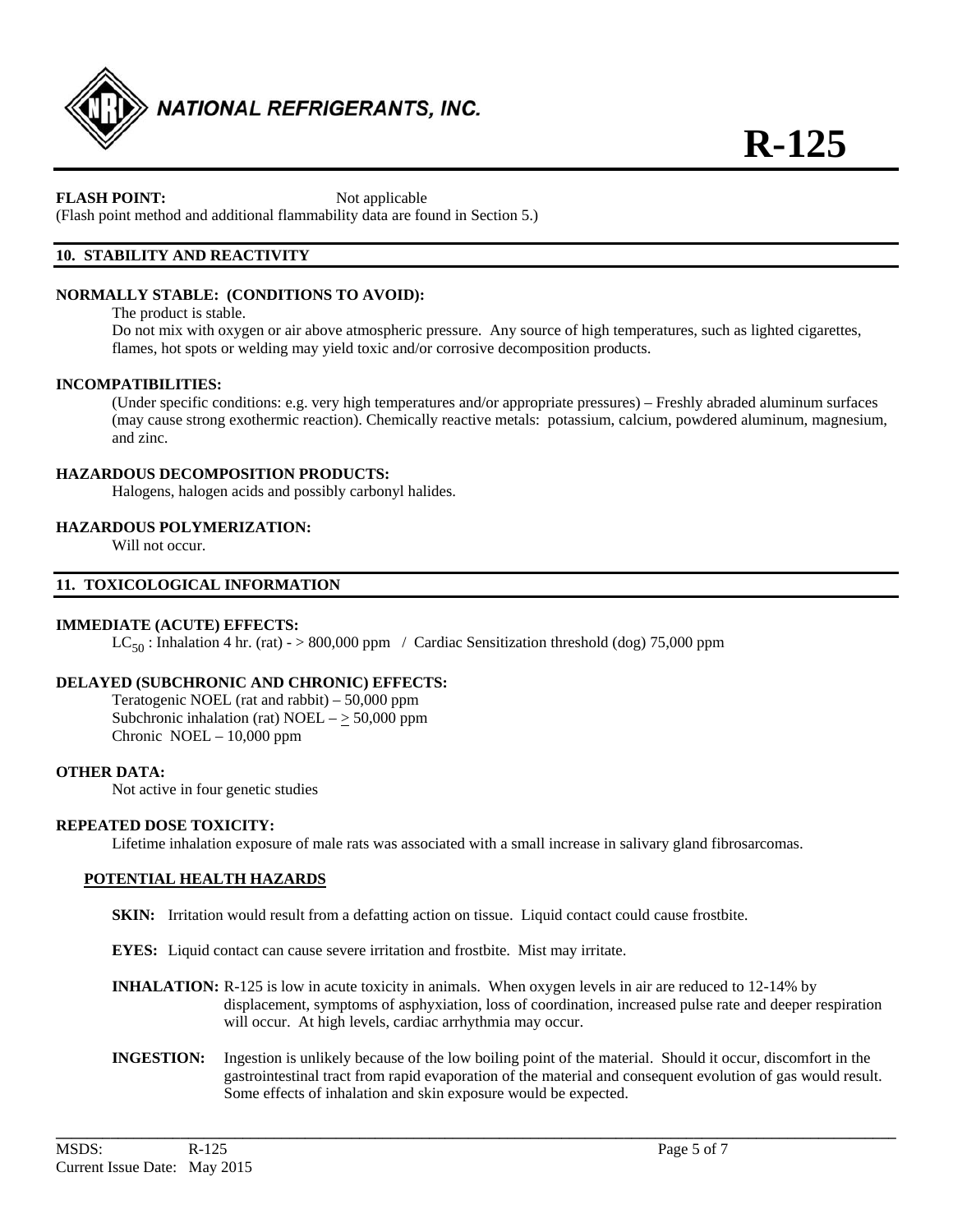

#### **DELAYED EFFECTS:** None Known

**Ingredients found on one of the OSHA designated carcinogen lists are listed below.** 

| <b>INGREDIENT NAME</b>                | <b>NTP STATUS</b> | <b>IARC STATUS</b> | <b>OSHA LIST</b> |
|---------------------------------------|-------------------|--------------------|------------------|
| No ingredients listed in this section |                   |                    |                  |

#### **FURTHER INFORMATION**:

Acute effects of rapid evaporation of the liquid may cause frostbite. Vapors are heavier than air and can displace oxygen causing difficulty breathing or suffocation. May cause cardiac arrhythmia.

#### **12. ECOLOGICAL INFORMATION**

**Degradability (BOD):** R-125 is a gas at room temperature; therefore, it is unlikely to remain in water. **Octanol Water Partition Coefficient:** (See section 9)

### **13. DISPOSAL CONSIDERATIONS**

#### **RCRA**

| Is the unused product a RCRA hazardous waste if discarded? |  |
|------------------------------------------------------------|--|
| If yes, the RCRA ID number is:                             |  |

Not a hazardous waste **Not applicable** 

#### **OTHER DISPOSAL CONSIDERATIONS:**

 Disposal must comply with federal, state, and local disposal or discharge laws. R-125 is subject to U.S. Environmental Protection Agency Clean Air Act Regulations Section 608 in 40 CFR Part 82 regarding refrigerant recycling.

The information offered here is for the product as shipped. Use and/or alterations to the product such as mixing with other materials may significantly change the characteristics of the material and alter the RCRA classification and the proper disposal method.

#### **14. TRANSPORT INFORMATION**

| <b>US DOT ID NUMBER:</b>     | UN3220                                     |
|------------------------------|--------------------------------------------|
| US DOT PROPER SHIPPING NAME: | Pentafluoroethane or Regrigerant gas R-125 |
| US DOT HAZARD CLASS:         | 22                                         |
| <b>US DOT PACKING GROUP:</b> | Not applicable                             |

For additional information on shipping regulations affecting this material, contact the information number found in Section 1.

#### **15. REGULATORY INFORMATION**

#### **TOXIC SUBSTANCES CONTROL ACT (TSCA)**

**TSCA INVENTORY STATUS:** Listed on the TSCA inventory

**OTHER TSCA ISSUES:** Subject to Section 12 (b) export notification. May contain 0-10 ppm Ethane, 2-chloro-1,1,1-trifluoro, CAS# 75-88-7

#### **SARA TITLE III / CERCLA**

"Reportable Quantities" (RQs) and/or "Threshold Planning Quantities" (TPQs) exist for the following ingredients.

**\_\_\_\_\_\_\_\_\_\_\_\_\_\_\_\_\_\_\_\_\_\_\_\_\_\_\_\_\_\_\_\_\_\_\_\_\_\_\_\_\_\_\_\_\_\_\_\_\_\_\_\_\_\_\_\_\_\_\_\_\_\_\_\_\_\_\_\_\_\_\_\_\_\_\_\_\_\_\_\_\_\_\_\_\_\_\_\_\_\_\_\_\_\_\_\_\_\_\_\_\_\_\_\_\_\_\_\_**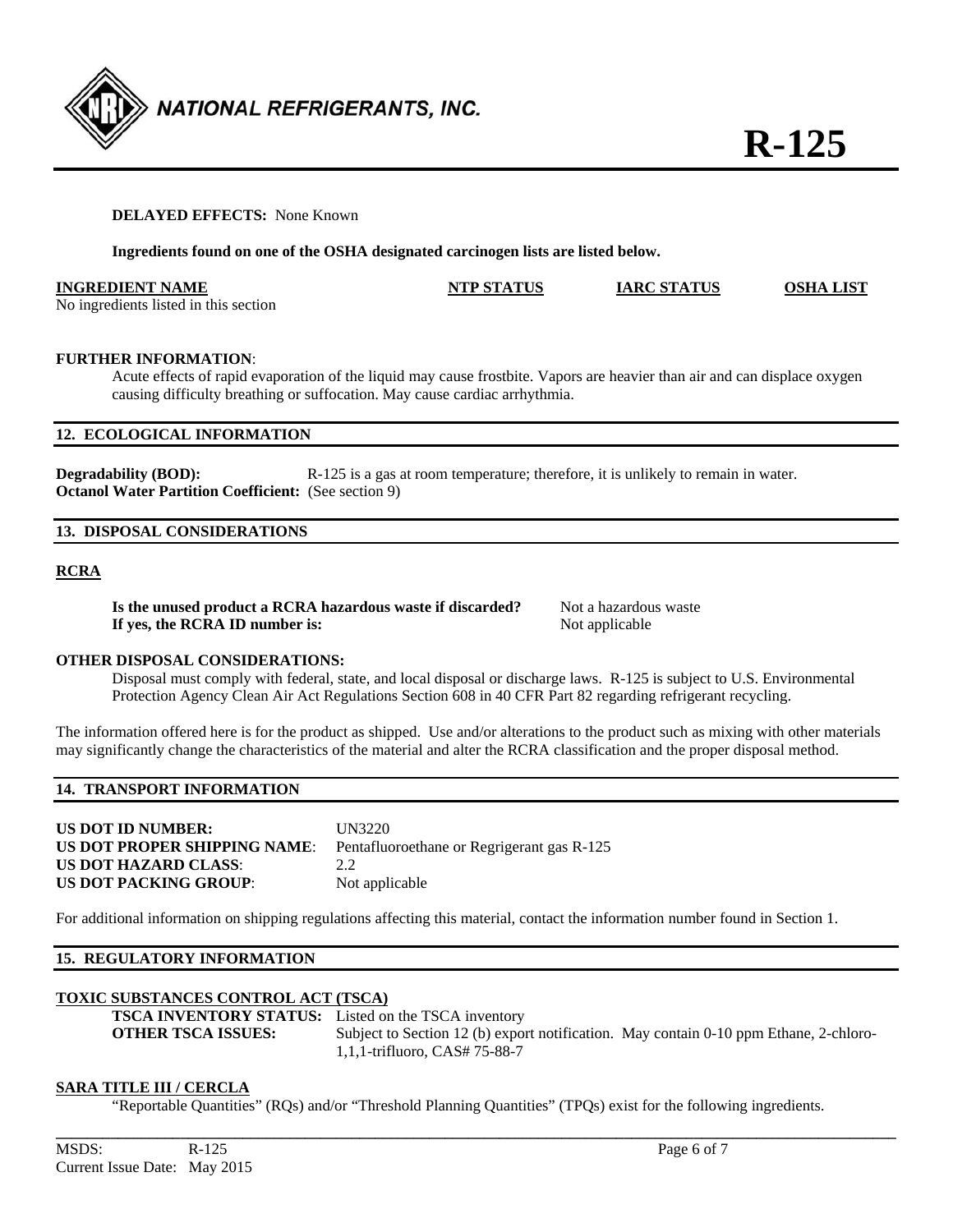

**R-125**

No ingredients listed in this section

**INGREDIENT NAME SARA / CERCLA RQ (lb.) SARA EHS TPQ (lb.)**

**Spills or releases resulting in the loss of any ingredient at or above its RQ requires immediate notification to the National Response Center [(800) 424-8802] and to your Local Emergency Planning Committee.** 

**SECTION 311 HAZARD CLASS:** IMMEDIATE

PRESSURE

#### **SARA 313 TOXIC CHEMICALS:**

The following ingredients are SARA 313 "Toxic Chemicals". CAS numbers and weight percents are found in Section 2.

#### **INGREDIENT NAME COMMENT**

No ingredients listed in this section

#### **STATE RIGHT-TO-KNOW**

In addition to the ingredients found in Section 2, the following are listed for state right-to-know purposes.

#### **INGREDIENT NAME WEIGHT % COMMENT**

No ingredients listed in this section

#### **ADDITIONAL REGULATORY INFORMATION:**

R-125 is subject to U.S. Environmental Protection Agency Clean Air Act Regulations at 40 CFR Part 82.

**WARNING: DO NOT vent** to the atmosphere. To comply with provisions of the U.S. Clean Air Act, any residual must be recovered. **Contains Pentafluoroethane (HFC-125),** a greenhouse gas which may contribute to global warming.

#### **WHMIS CLASSIFICATION (CANADA):**

 This product has been evaluated in accordance with the hazard criteria of the CPR and the MSDS contains all the information required by the CPR.

#### **FOREIGN INVENTORY STATUS:**

EU - EINECS # 2065578

#### **16. OTHER INFORMATION**

| <b>CURRENT ISSUE DATE:</b><br><b>PREVIOUS ISSUE DATE:</b> | May, 2015<br>November, 2012                                                                                                                                                          |
|-----------------------------------------------------------|--------------------------------------------------------------------------------------------------------------------------------------------------------------------------------------|
| <b>OTHER INFORMATION:</b>                                 | HMIS Classification: Health $-1$ , Flammability $-1$ , Reactivity $-0$<br>NFPA Classification: Health $-2$ , Flammability $-1$ , Reactivity $-0$<br>ANSI/ASHRAE 34 Safety Group - A1 |
|                                                           | <b>Regulatory Standards:</b><br>OSHA regulations for compressed gases: 29 CFR 1910.101                                                                                               |

2. DOT classification per 49 CFR 172.101

**\_\_\_\_\_\_\_\_\_\_\_\_\_\_\_\_\_\_\_\_\_\_\_\_\_\_\_\_\_\_\_\_\_\_\_\_\_\_\_\_\_\_\_\_\_\_\_\_\_\_\_\_\_\_\_\_\_\_\_\_\_\_\_\_\_\_\_\_\_\_\_\_\_\_\_\_\_\_\_\_\_\_\_\_\_\_\_\_\_\_\_\_\_\_\_\_\_\_\_\_\_\_\_\_\_\_\_\_** 

Toxicity information per PAFT Testing